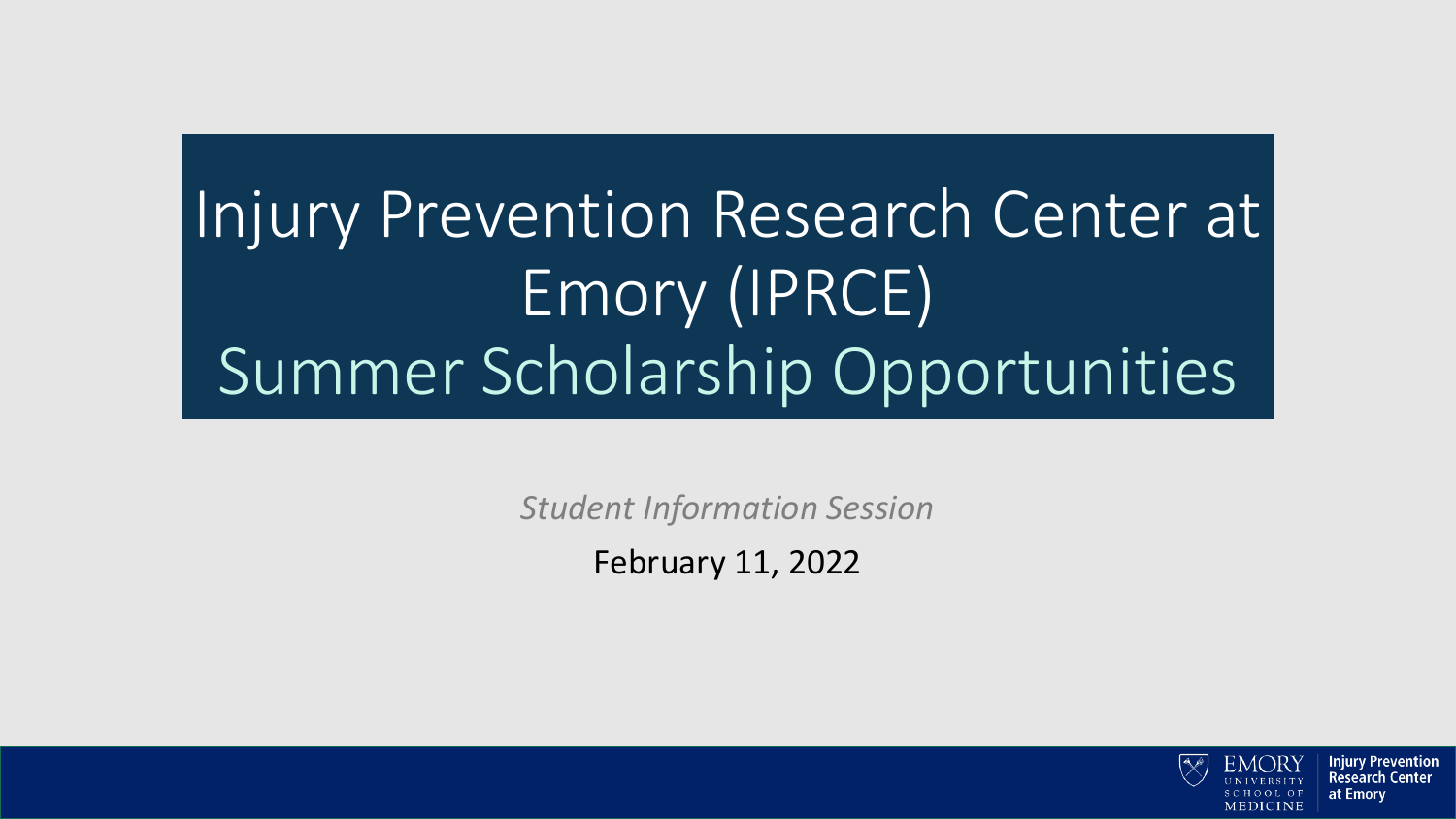### Agenda

❑ **Overview of Injury Prevention Research Center at Emory (IPRCE)** 

#### ❑**Summer Injury Research Fellowship (SIRF)**

- ❑ Introduction
- ❑ Testimonials from past SIRF Fellows
- ❑ Overview of SIRF Projects at GA Department of Public Health (DPH)
	- ❑ Injury Prevention Program, Division of Health Protection and Safety
	- ❑ Opioid and Substance Misuse Response Program

❑**Scott Lilienfeld Injury Prevention Scholarship**

❑**Pathways to Practice Scholarship**



Injury Prevention Research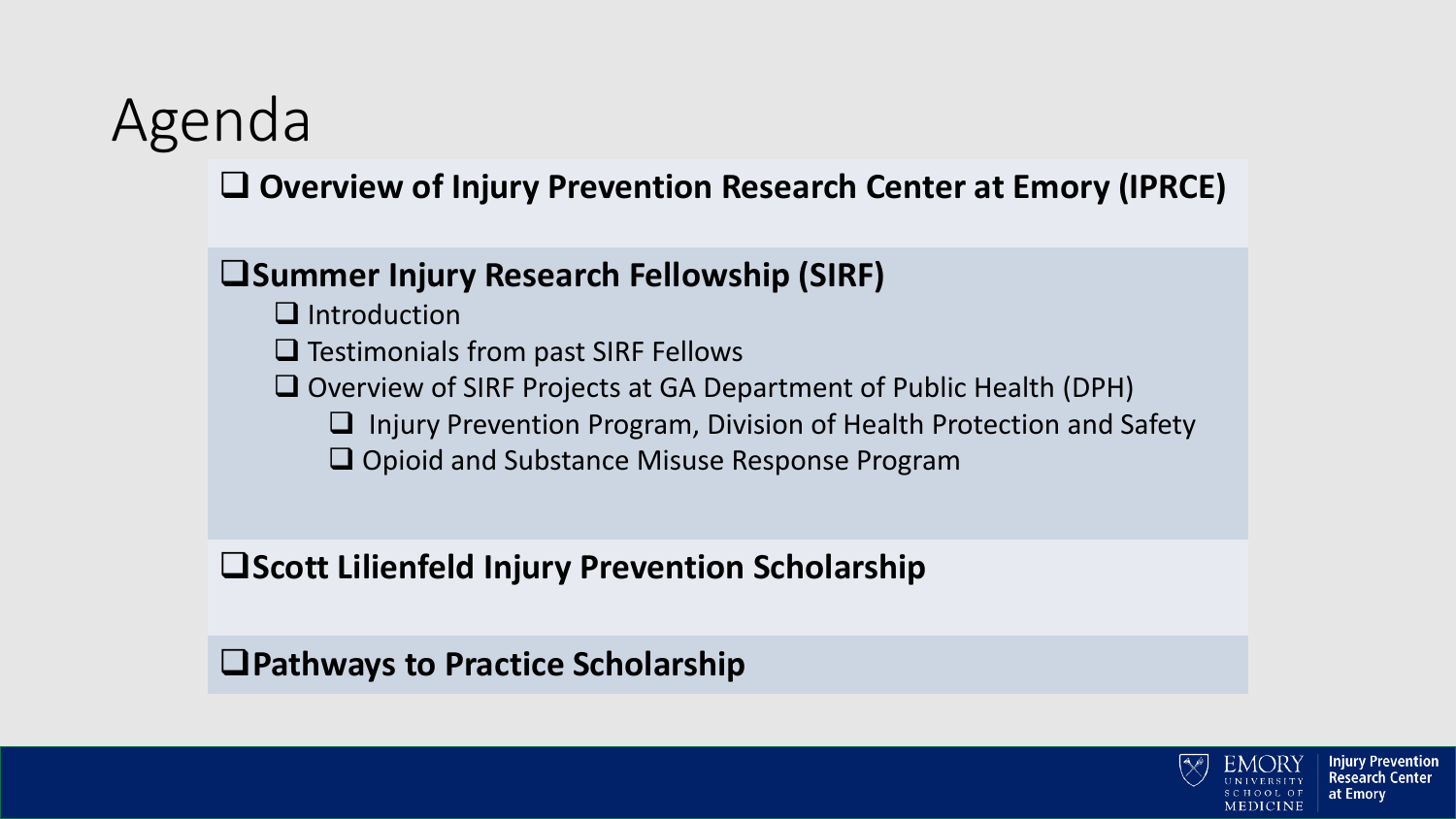### Injury Prevention Research Center at Emory (IPRCE) Overview

**IPRCE** exists to reduce top causes of injury and injury death in Georgia and the Southeast through impactful research, education, and outreach.

Designed to advance the field of injury prevention and control through:

- the development of new scientific research and/or surveillance methods,
- creation of new knowledge,
- translation of knowledge into practice,
- program and policy development,
- and evaluation of activities or other applications that will ultimately reduce injuries and death.

#### Funded by the CDC



at Emorv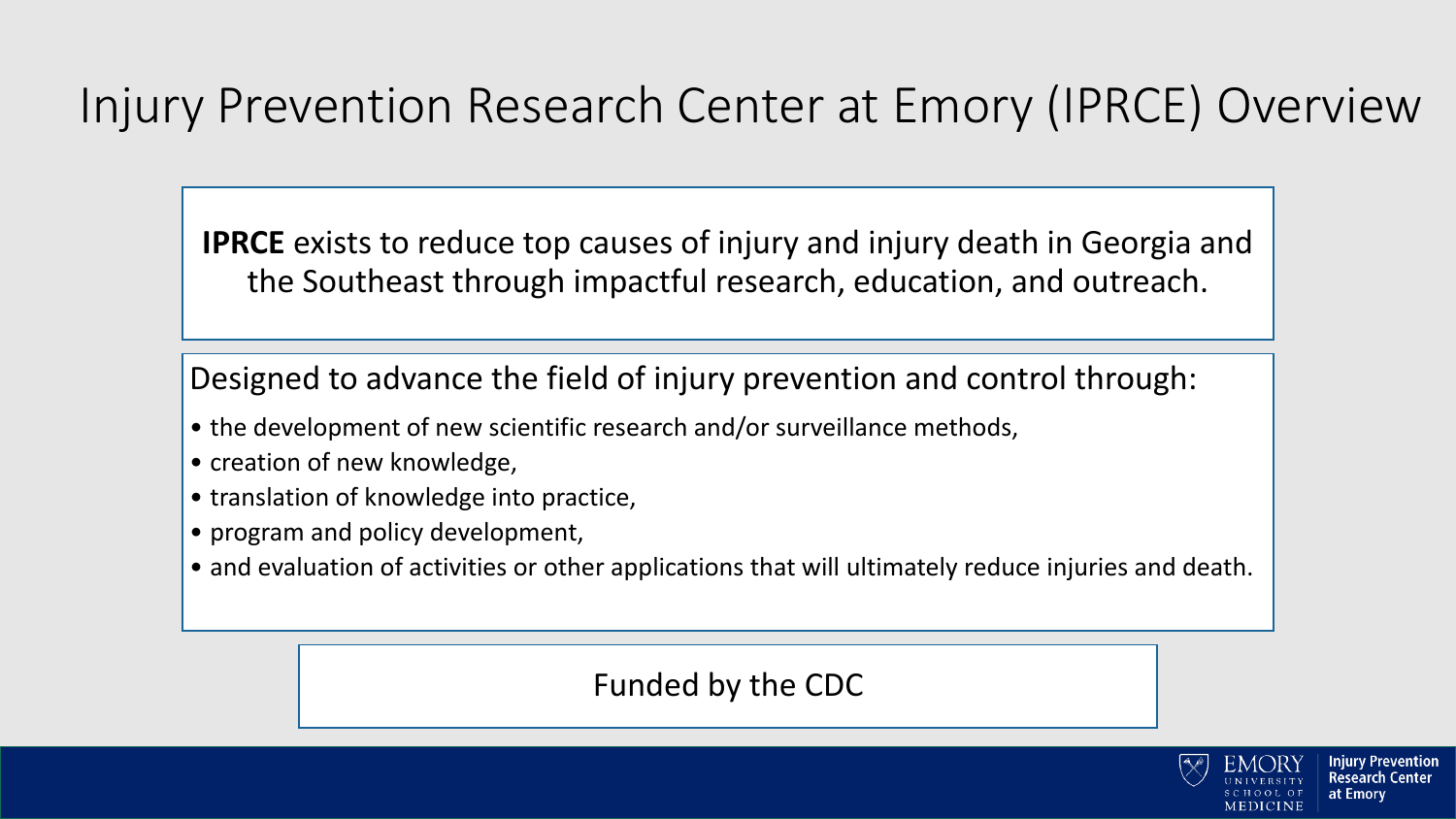# Summer Injury Research Fellowship (SIRF)

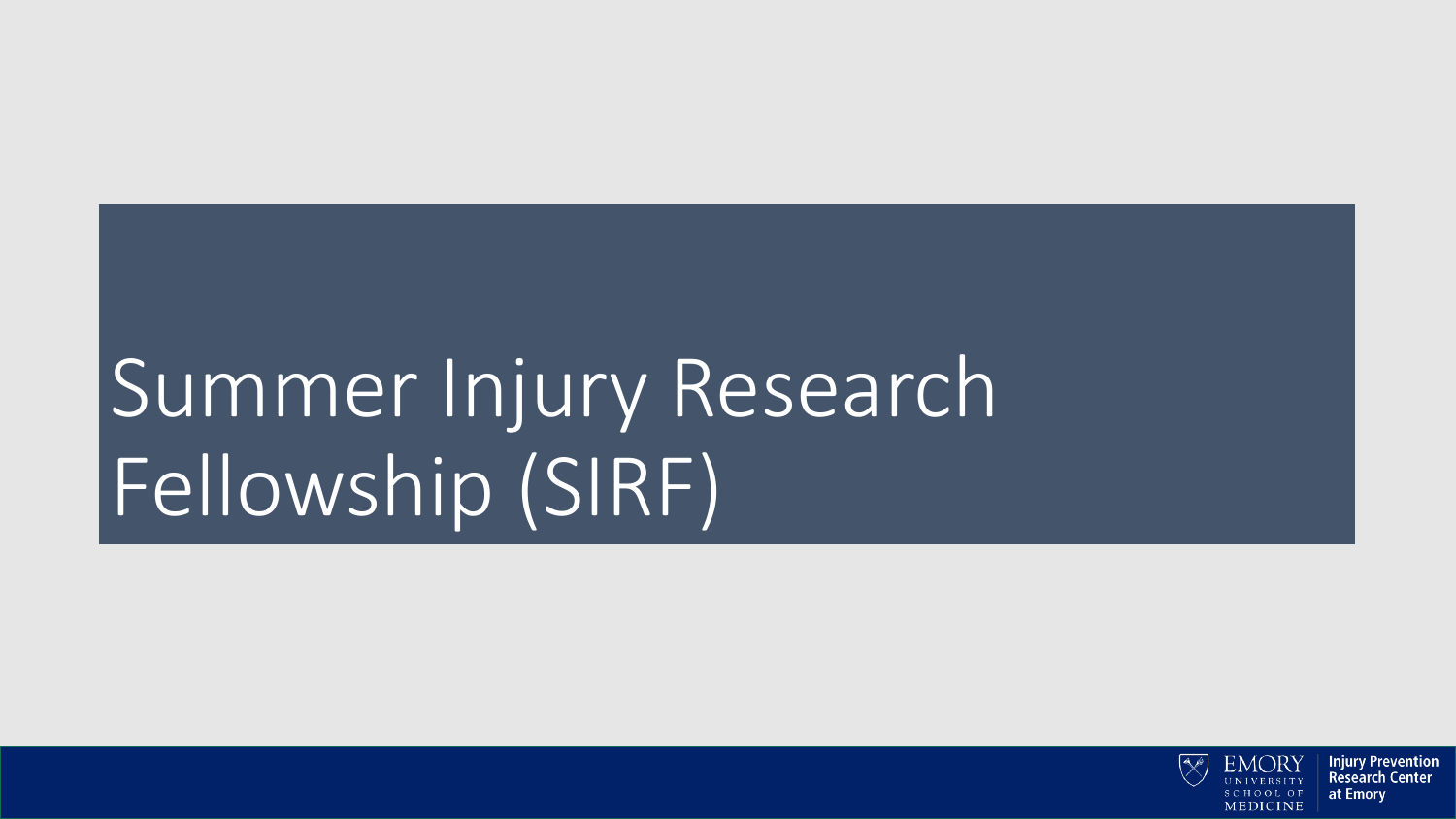### SIRF is co-funded by Spark @ Emory, a Rollins Program on Substance Use Disorders

Est. 2018, funded by the O. Wayne Rollins foundation, to help end suffering from substance use disorders and related harms, like overdoses, hepatitis C, HIV, and neonatal opioid withdrawal syndrome.

#### **Mission**

To support Emory-based researchers, practitioners, & trainees as they apply highimpact, multilevel, community-rooted approaches to reduce the harms of substance misuse.

Spark will fund one(of two) IPRCE summer placement under SIRF.

> cience to end drug-related harms

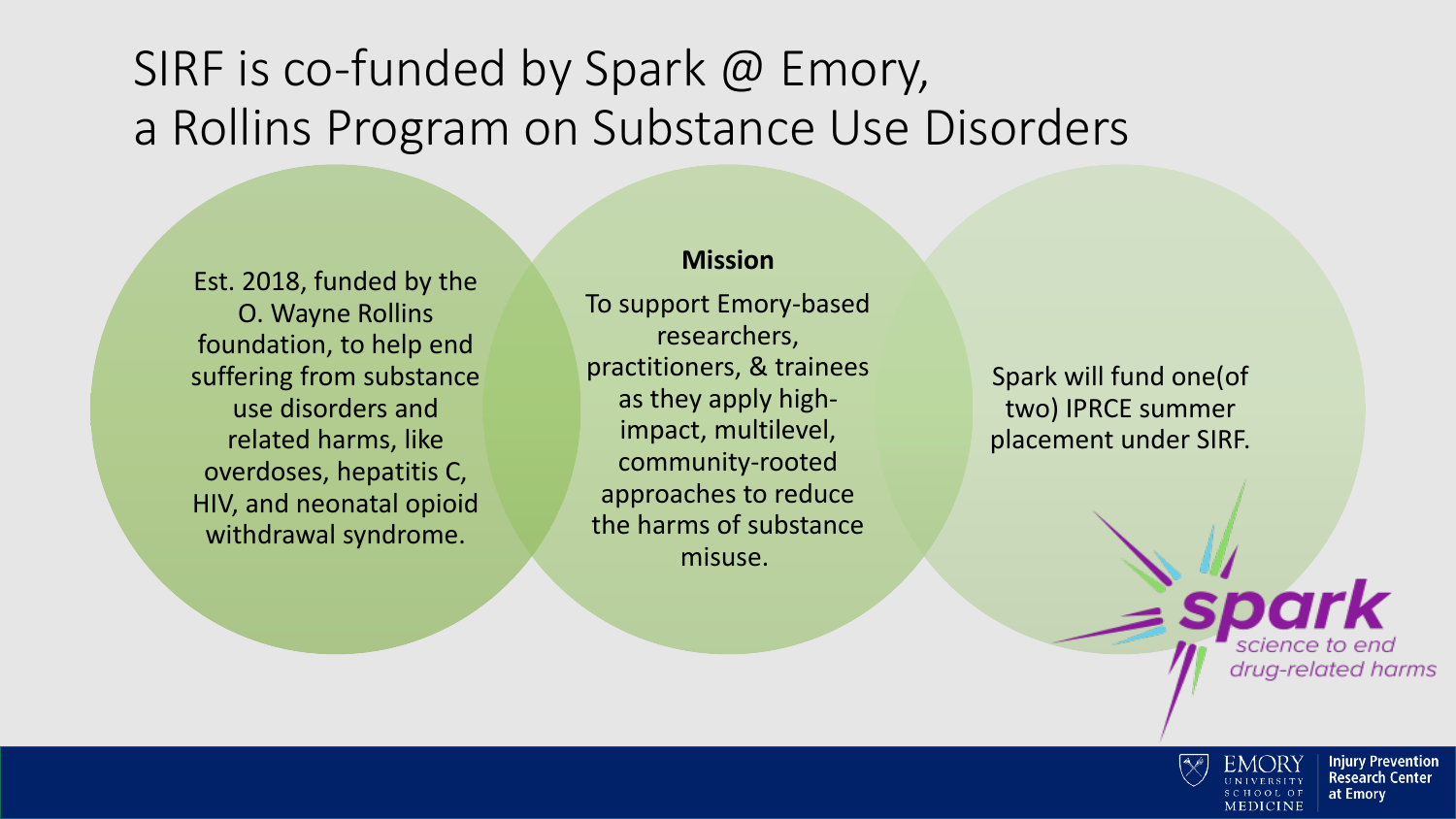### SIRF – Overview

Purpose: to strengthen injury prevention and response in Georgia and to train the next generation in injury prevention.

#### **Fellowship Requirements**

- Ten-week paid fellowship (mid-May to July)
- Fellows complete injury prevention projects with non-governmental and governmental agencies in GA
- Full-time placement with agency mentor and Emory faculty mentor
- Biweekly meetings to share reflections on placement, raise up challenges, and support one another.
- program will culminate with a deliverable (i.e. manuscript, report, or evaluation) and a presentation of experience at an IPRCE task force meeting to meet practicum requirements.

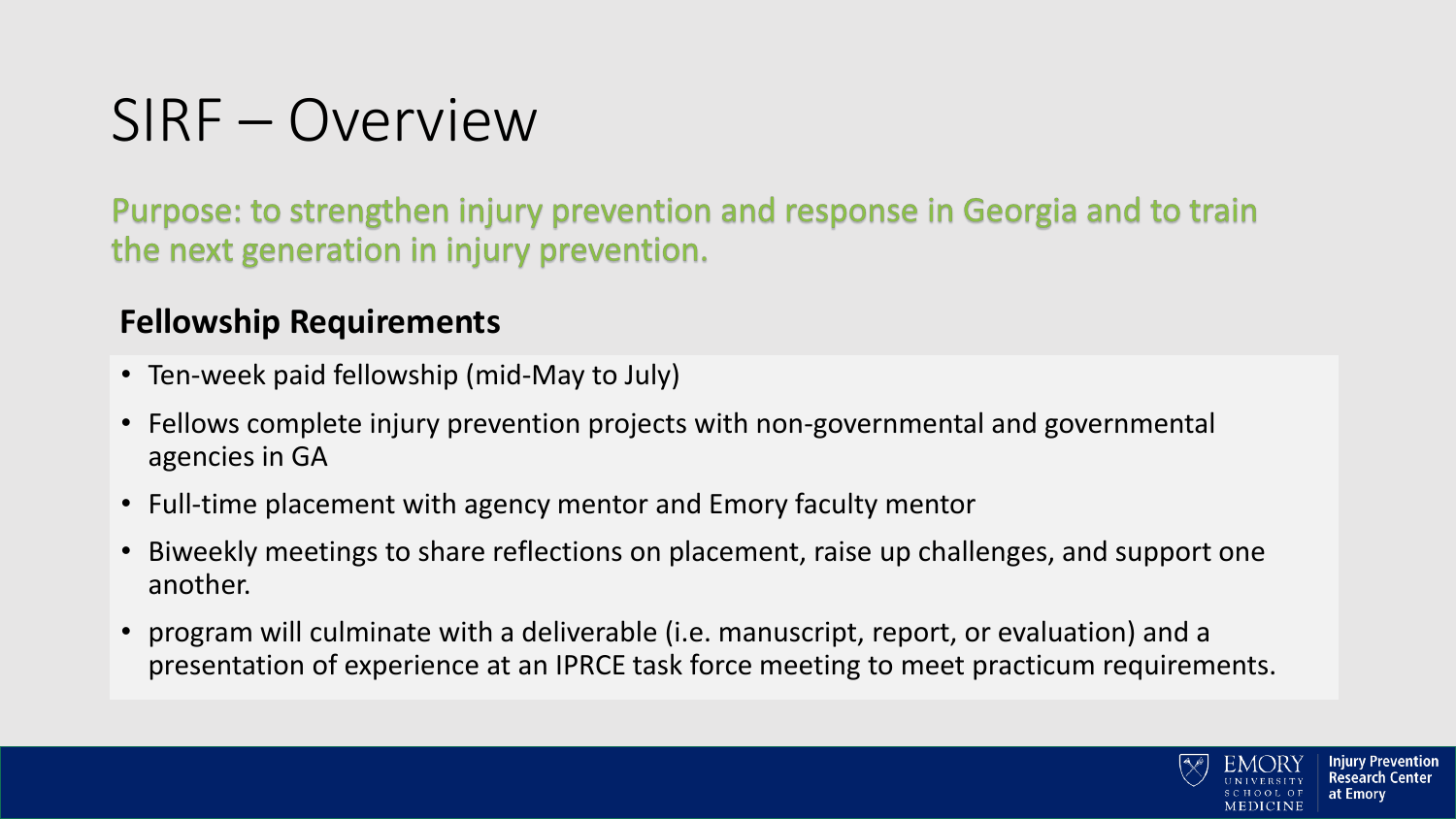### SIRF - Eligibility

#### **Applicants must:**

- **Be full-time Master's students** with a strong academic record
- And have at least **one more semester of coursework** remaining before graduation at the time they complete their fellowship.

**Students must be able to demonstrate the following skills, acquired through classes, internships/fellowships, or at work:** 

- Understanding of the epidemiology of unintentional/ intentional injuries, including etiology and risk and protective factors;
- Knowledge of the impact of injuries on health and society in terms of mortality, morbidity, disability and cost; and
- Ability to identify and apply public health strategies and principles for the primary and secondary prevention and control of injuries.

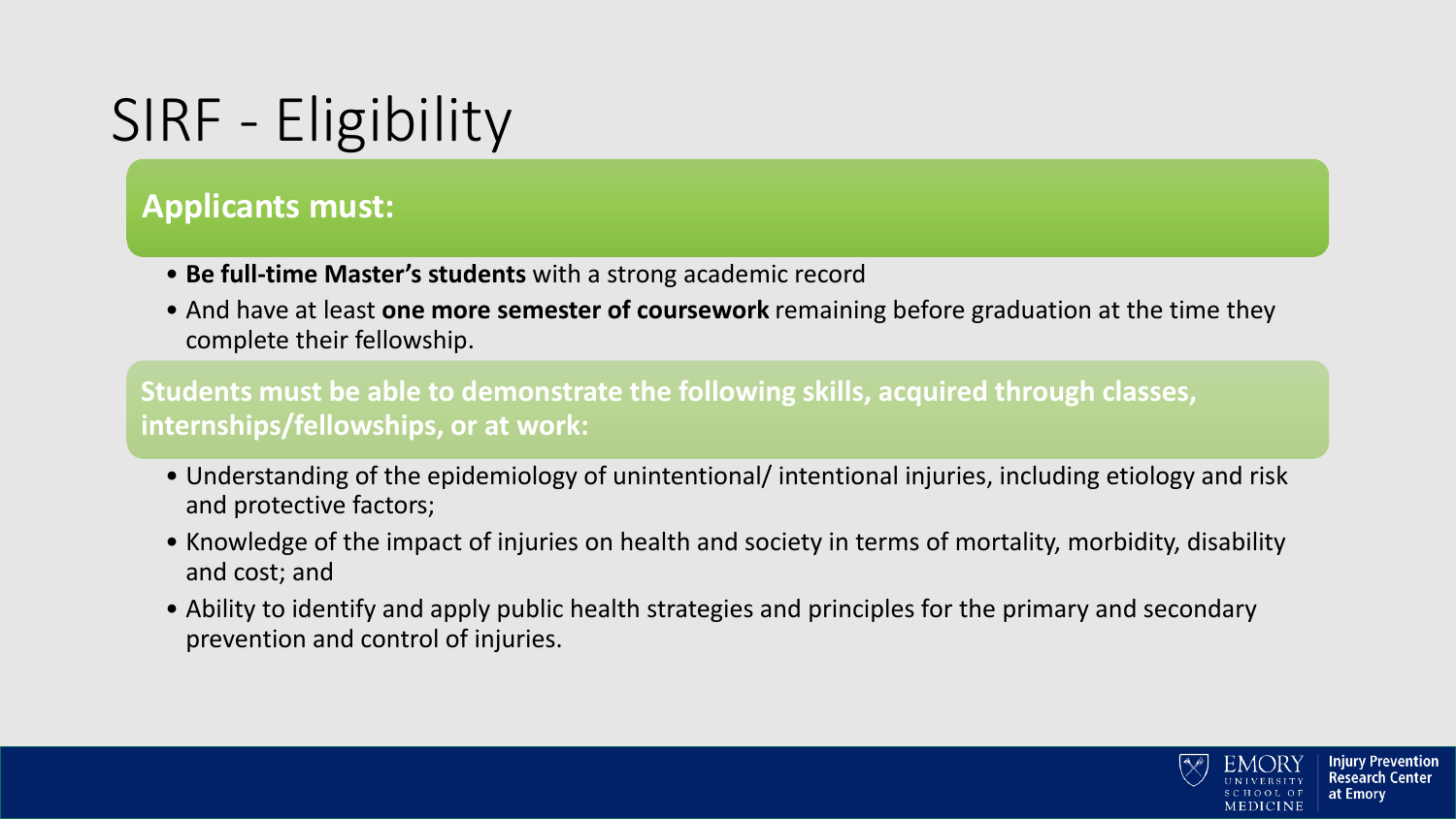### SIRF – Summer 2021 Fellow, Stephanie Verna

*GA Department of Public Health Injury Prevention Program (IPP) / Child Occupant Safety Program / 55+ Driver Program*

#### **Projects**

- Researched messaging campaigns & dissemination strategies for seatbelt and car seat safety.
- Designed monthly newsletter for 55+ drivers that included scientific publications on transportation, bike, pedestrian, dementia, and falls.
- Designed social media toolkit that was featured on [the Georgia Governor's Office of Highway Safety's](http://www.gahighwaysafety.org/child-passenger-safety/2021cpsweektoolkit)  website under Child Passenger Safety Week.

#### **Testimony**

*"The experience, although virtual, was more than I could have expected from an online practicum. The placement with GDPH was so impactful in solidifying my interests in vehicle safety in injury prevention.* 

*My supervisor was helpful, motivating, complementary of my work and supportive in my journey.* 

*I gained additional skills with technology, research and writing while also acquiring insight into the inner workings of a government organization."*

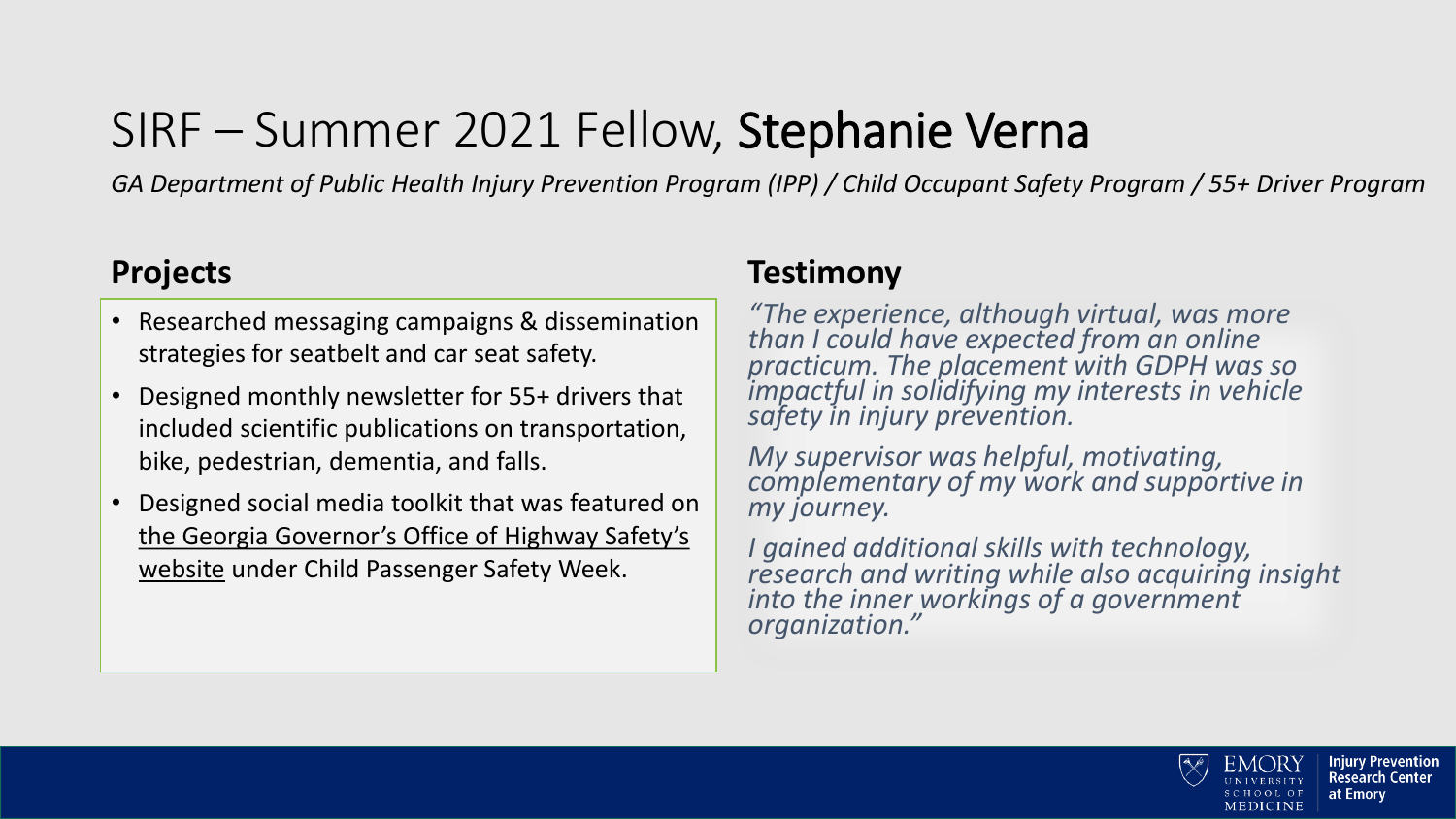### SIRF – Summer 2021 Fellow, Lauren Pieczykolan

*Georgia Department of Public Health (DPH) Opioid & Substance Misuse Response Team*

Compiled survey data from ERs across GA on the use of evidence-based overdose prevention practices in acute clinical settings.

Worked with lead biostatistician to create a racial disparities analysis of overdose morbidity data collected from hospitals across the state.



Iniurv Prevention Research at Emory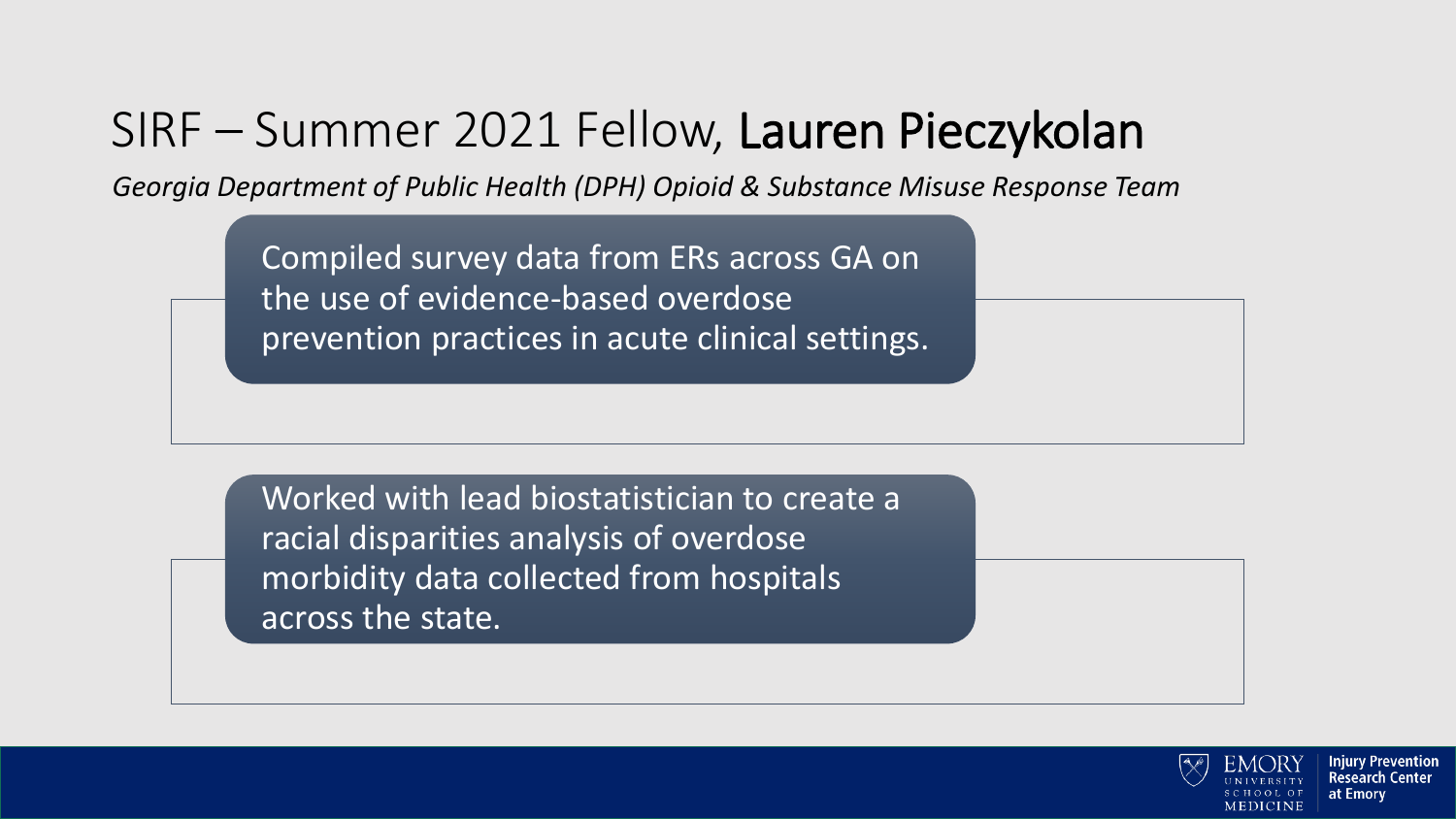SIRF – Current Projects (Summer 2022) Georgia Department of Public Health (DPH)

Injury Prevention Program, Division of Health Protection and Safety

Opioid and Substance Misuse Response Program

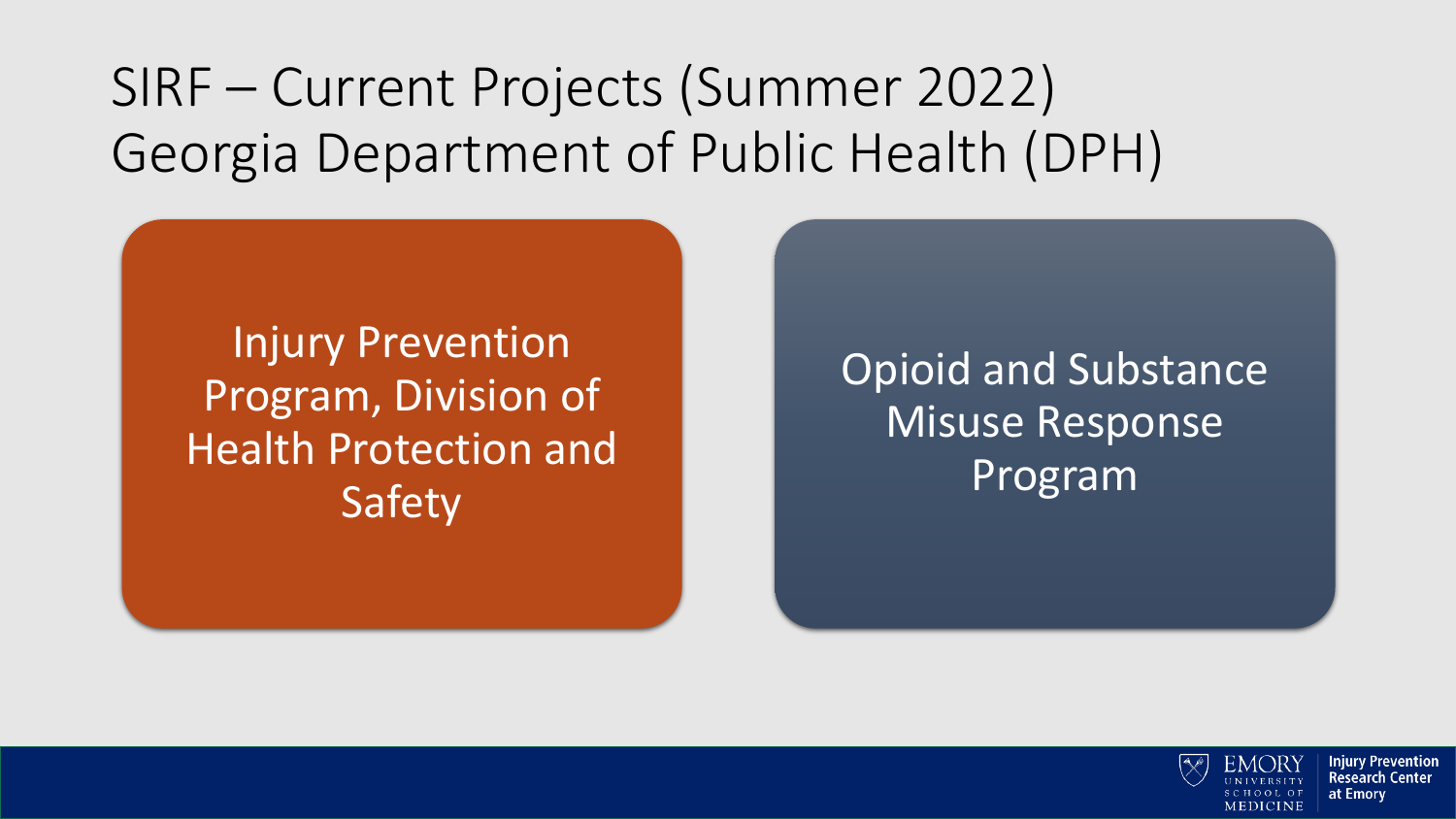SIRF Opportunity #1: GA DPH Injury Prevention Program (IPP), Division of Health Protection and Safety

| <b>Mission</b>                                                                                                                                                                               | <b>Vision</b>                                                                                                                                                                                                                                                       |
|----------------------------------------------------------------------------------------------------------------------------------------------------------------------------------------------|---------------------------------------------------------------------------------------------------------------------------------------------------------------------------------------------------------------------------------------------------------------------|
| • To prevent injuries by empowering<br>state and local coalitions through the<br>provision of data, training, and<br>leadership, and the leveraging of<br>resources for prevention programs. | • A state where injuries and their<br>burdens are fully minimized by<br>empowering state and local coalitions<br>through the provision of data,<br>training, coordination, and leadership,<br>and leveraging resources for programs<br>to achieve a safety culture. |

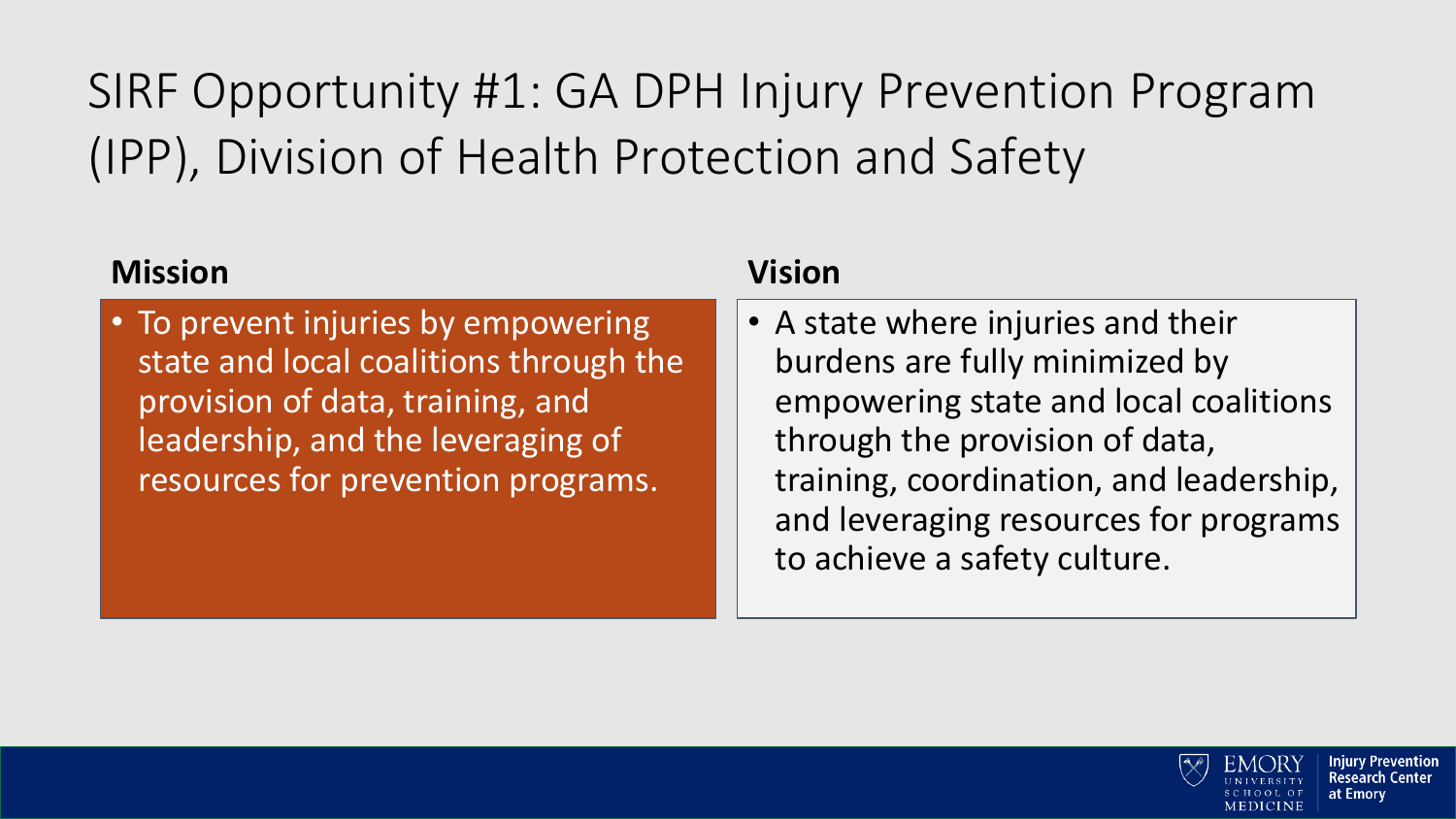SIRF Opportunity #1: GA DPH Injury Prevention Program (IPP), Division of Health Protection and Safety

### **Summer 2022 Projects**

- Child Occupant Safety Project
- BOLD Project

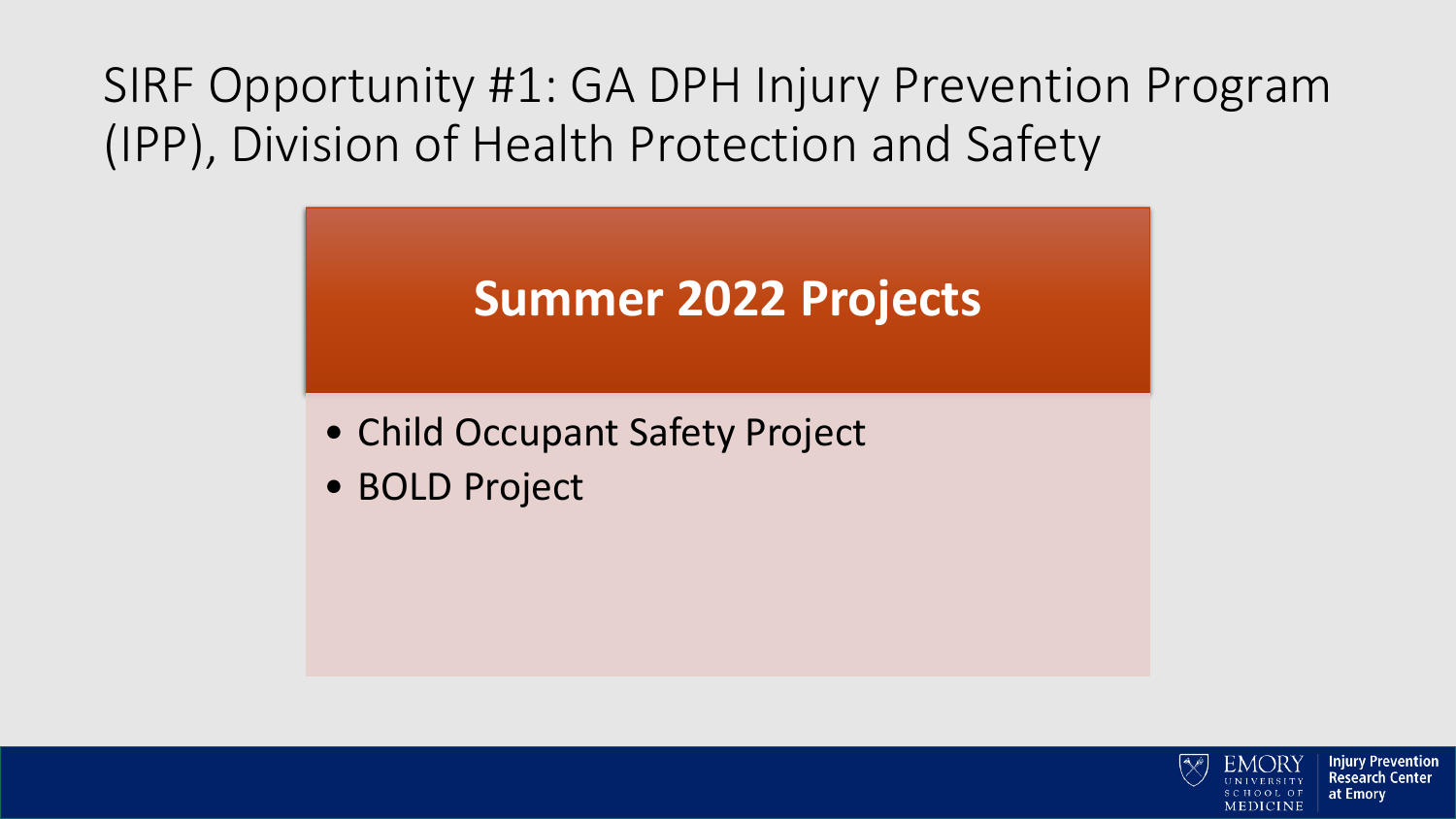### SIRF Opportunity #2:GA DPH Opioid and Substance Misuse Response Program

Program monitors overdose trends in Georgia, and provides drug surveillance data to the public and to partners working to end the opioid epidemic.

Student will work closely with Opioid Program and Drug Surveillance Unit (DSU) staff on projects related to drug overdose surveillance and overdose prevention/response



at Emorv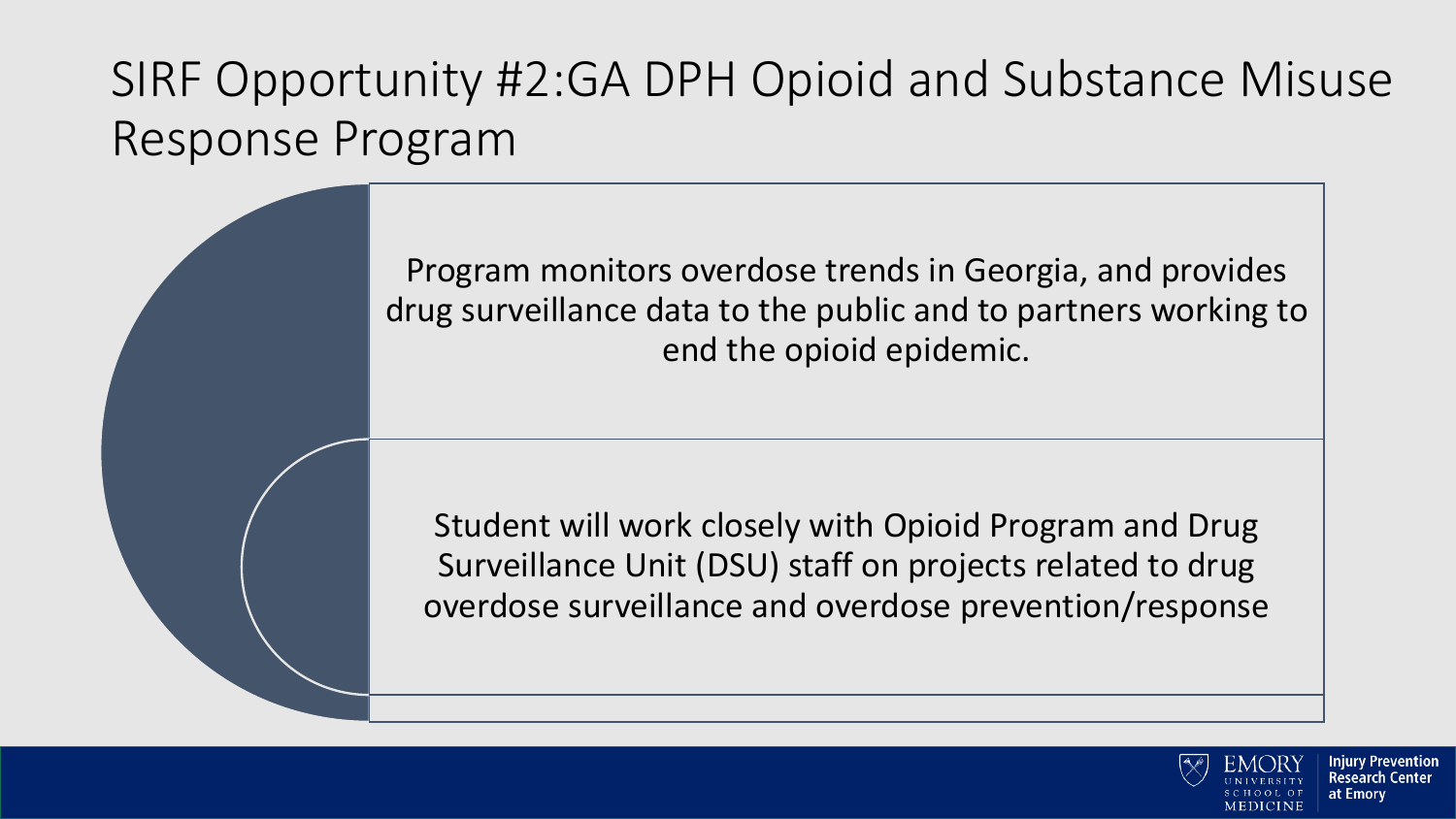### SIRF Opportunity #2:GA DPH Opioid and Substance Misuse Response Program

| Summer<br>2022 | Assist in design, implementation, and<br>data analysis of the GA Statewide<br><b>Prescription Drug Monitoring Program</b><br>(PDMP) Integration User Survey | Assess overall satisfaction with the process and<br>usability as well as existing barriers preventing<br>facilities from access to program. |  |
|----------------|-------------------------------------------------------------------------------------------------------------------------------------------------------------|---------------------------------------------------------------------------------------------------------------------------------------------|--|
| Project        | Use drug OD surveillance data sources                                                                                                                       | The deliverable will be a report on the<br>outcomes of the analysis.                                                                        |  |
| Description    | (e.g. death certificate data, ED admissions<br>data, and hospital discharge data) to<br>identify any spatial and temporal trend<br>correlation              |                                                                                                                                             |  |
|                | Prefer candidate with:                                                                                                                                      | survey design and implementation experience,                                                                                                |  |
|                |                                                                                                                                                             | strong qualitative and quantitative data<br>analysis skills,                                                                                |  |
|                |                                                                                                                                                             | and knowledge of SAS, R, and/or GIS mapping<br>software                                                                                     |  |

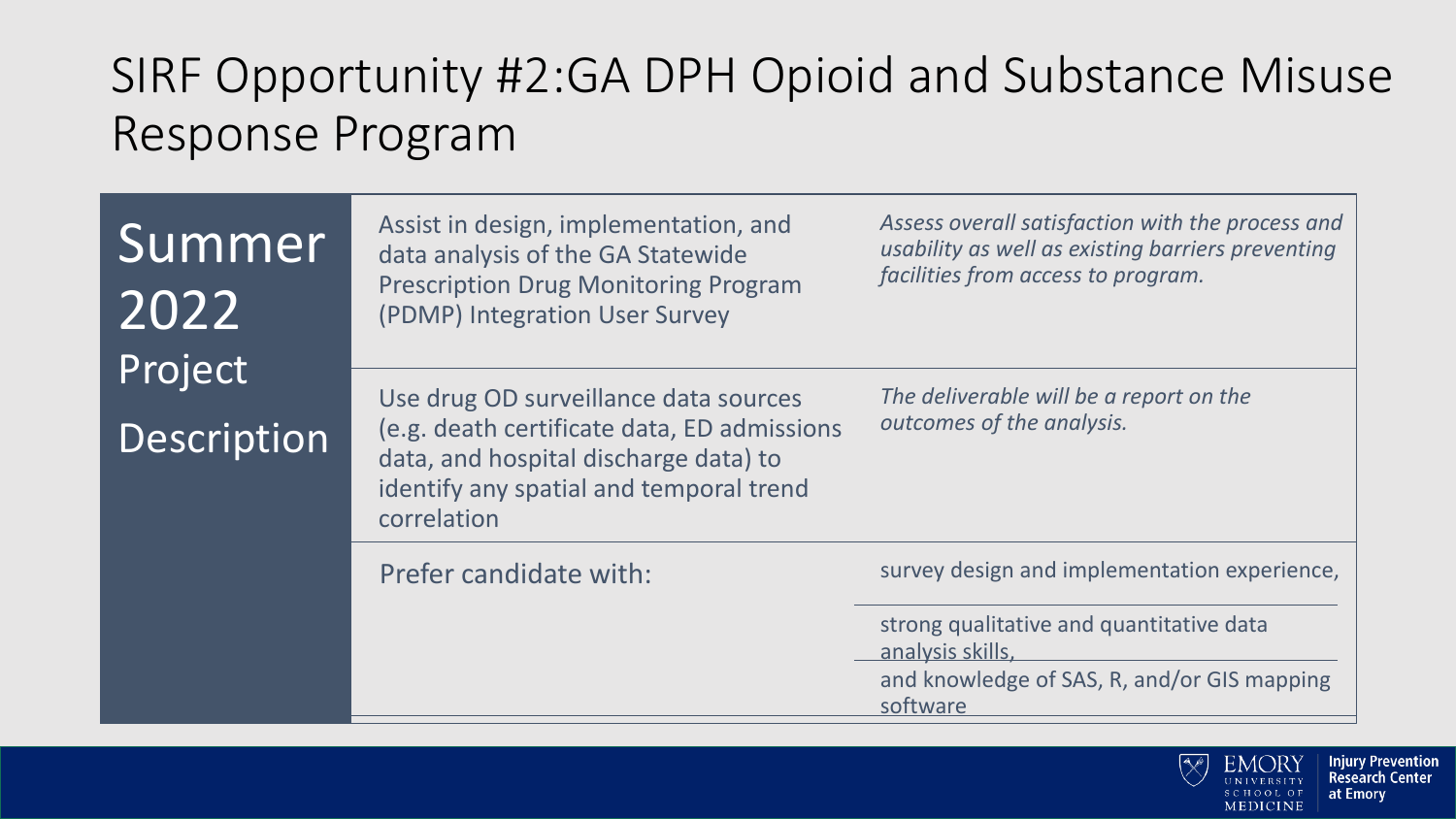### SIRF - Application

- **Apply via [Online Form f](https://rsph.co1.qualtrics.com/jfe/form/SV_bkL6ffAkx8WXMOO)or all SIRF Opportunities**
- **Due February 18, 2022**
- Contains question about your interest in the fellowship and how participating would advance your professional goals.
- Upload with the application:
	- Cover Letter
	- Current transcript (unofficial)
	- Resume

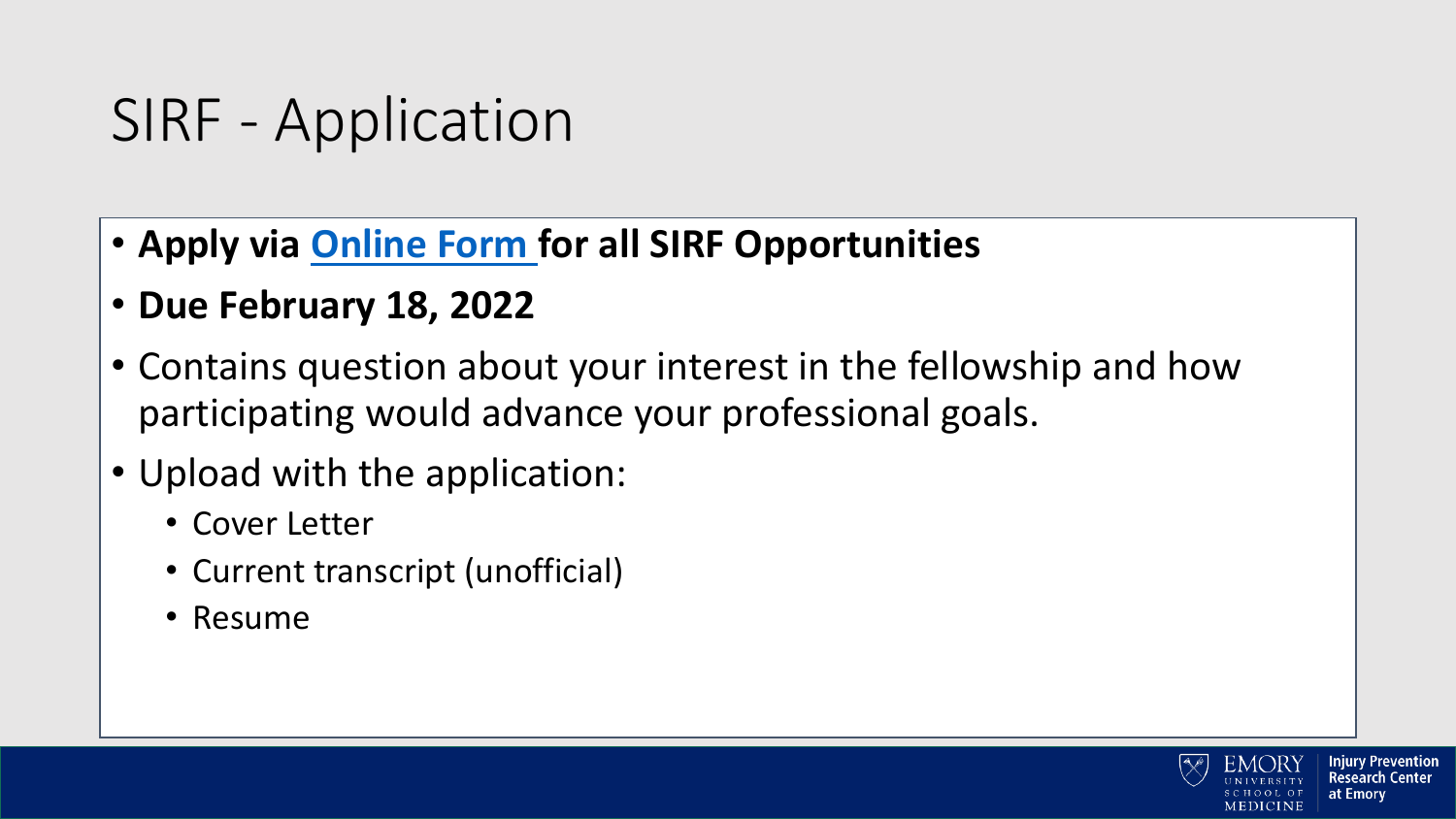# Scott Lilienfeld Injury Prevention Scholarship

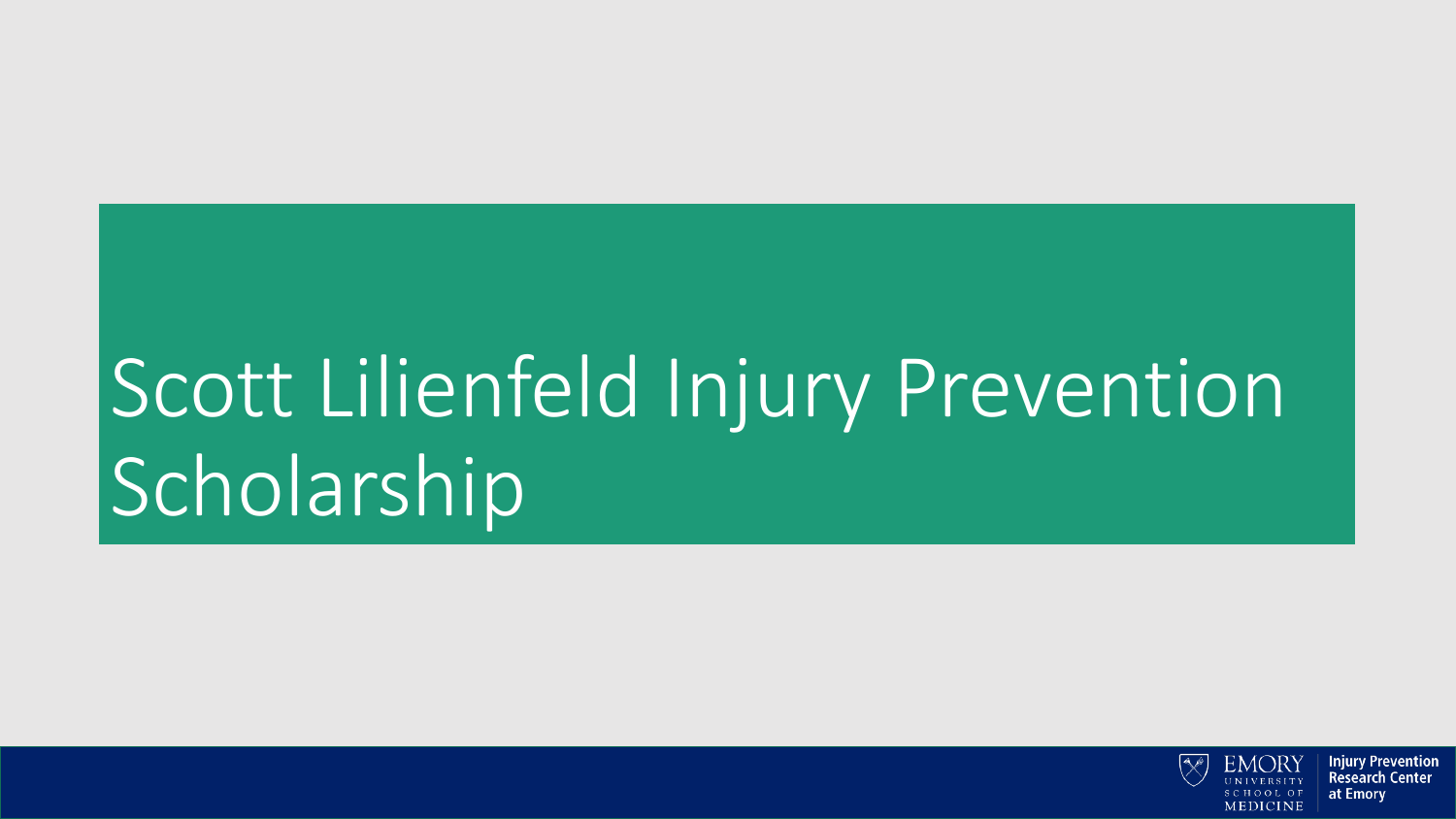### Scott Lilienfeld Injury Prevention Scholarship

The scholarship is designed to recognize, assist and train students working on injury related research or practice-based projects

#### All projects must be applicable to an injury problem in Georgia:

- *1.violence prevention (dating violence, sexual violence, intimate partner violence; child maltreatment (including abuse, neglect, or sexual abuse), suicide; or youth violence prevention, including media influence and bullying;*
- *2.motor-vehicle crash or crash-injury prevention,*
- *3.preventing traumatic brain injury,*
- *4.falls prevention (both adult and pediatric), or*
- *5.drug safety (prevention of drug misuse/abuse, or prevention of recidivism).*

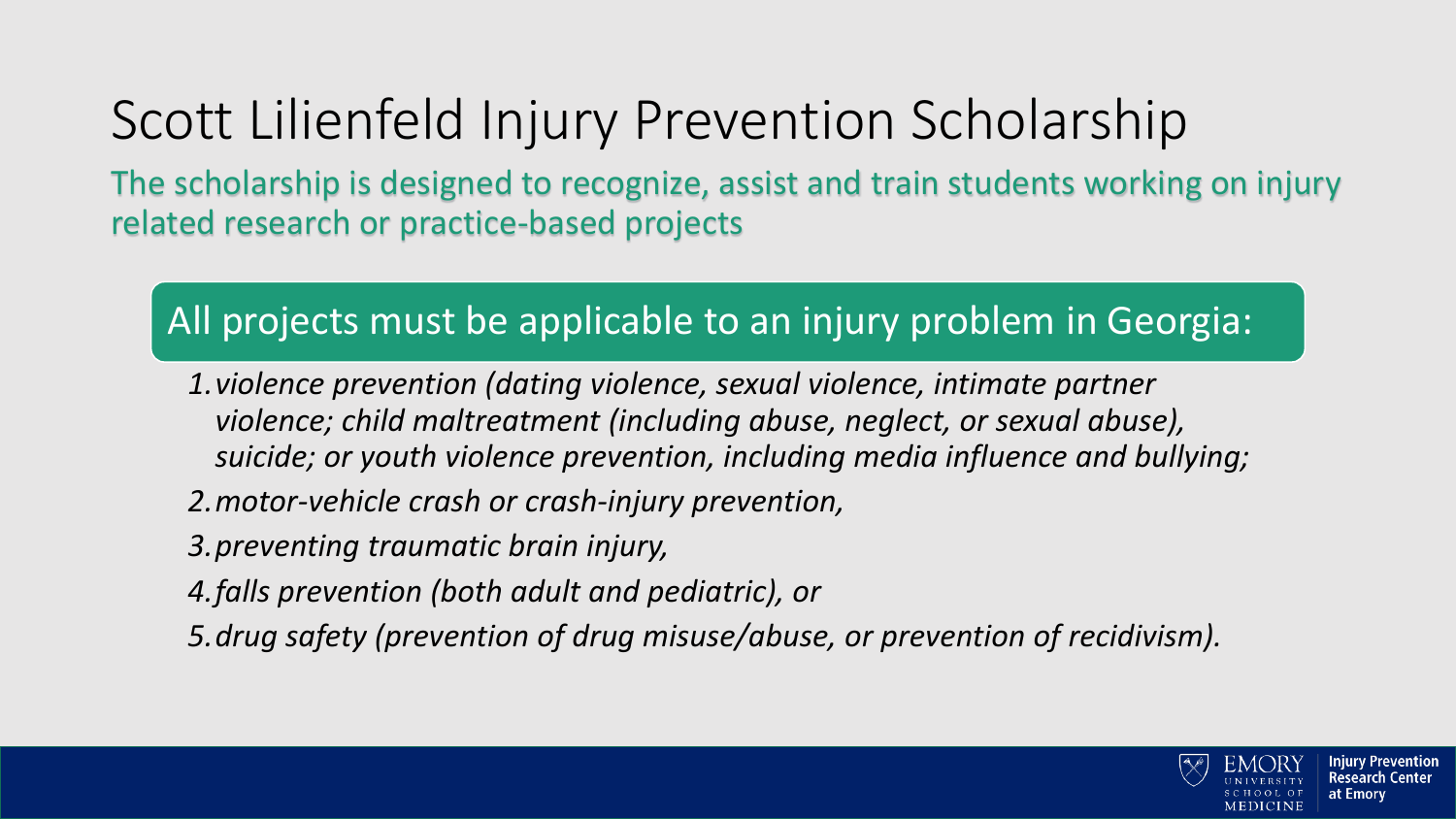### Scott Lilienfeld Injury Prevention Scholarship

| <b>Application</b>          | <b>Opportunities</b>                   |  |
|-----------------------------|----------------------------------------|--|
| • CV/Resume                 | • \$1,000 stipend to be distributed at |  |
| • Project Proposal          | the start of the summer                |  |
| • Letter of Support         | • Scholarship certificate              |  |
| • Letter of Recommendation  | • Opportunity to interact with local   |  |
| • Complete application form | injury control experts                 |  |
|                             | • Recognition on the IPRCE website     |  |
|                             |                                        |  |

### Due February 28, 2022



**Injury Prevention** 

**Research Center** 

at Emory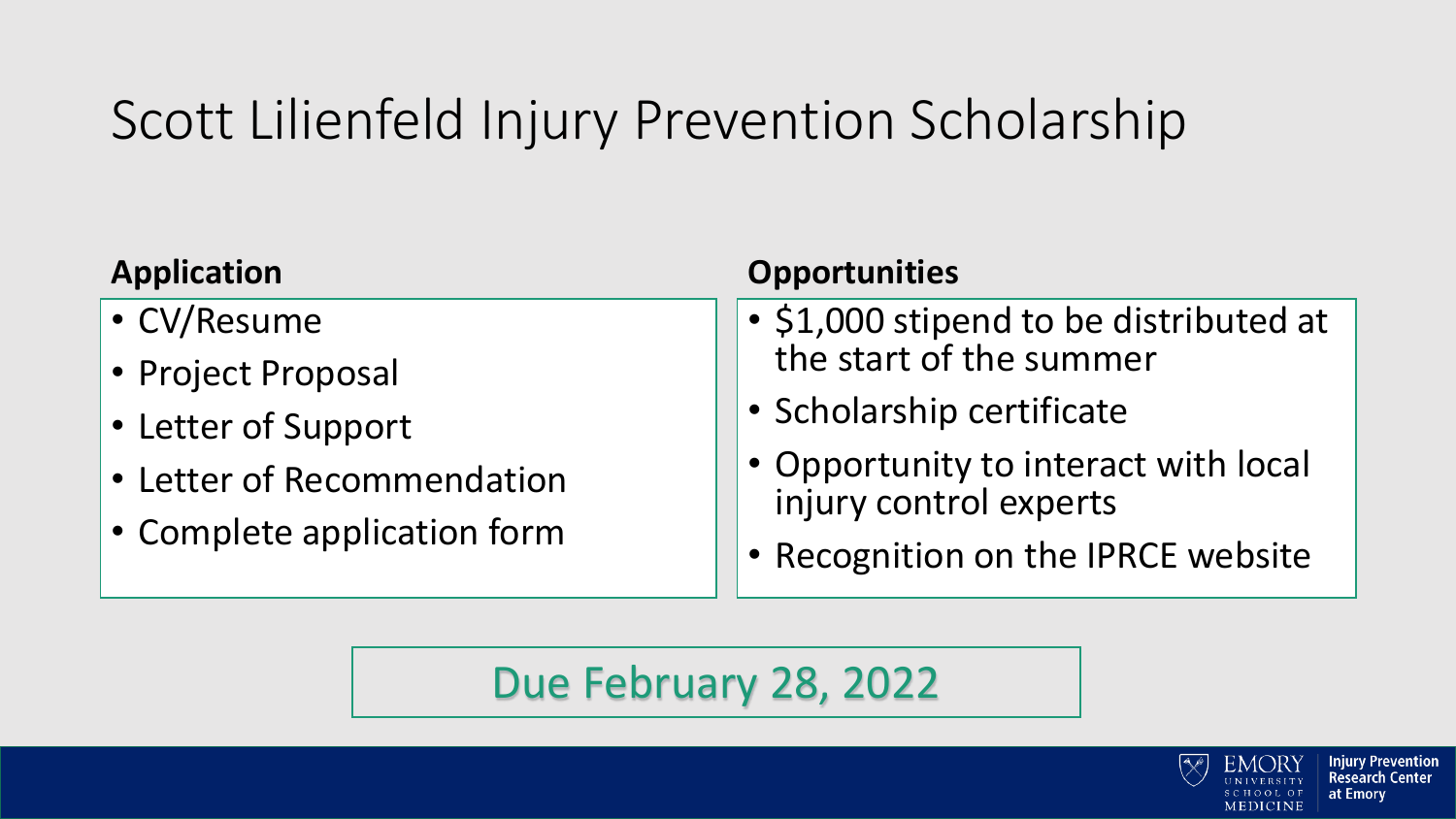## Pathways to Practice Scholars



Region IV Public Health Training Center

A MEMBER OF THE PUBLIC HEALTH LEARNING NETWORK

Funded by the Health Resources & Services Administration

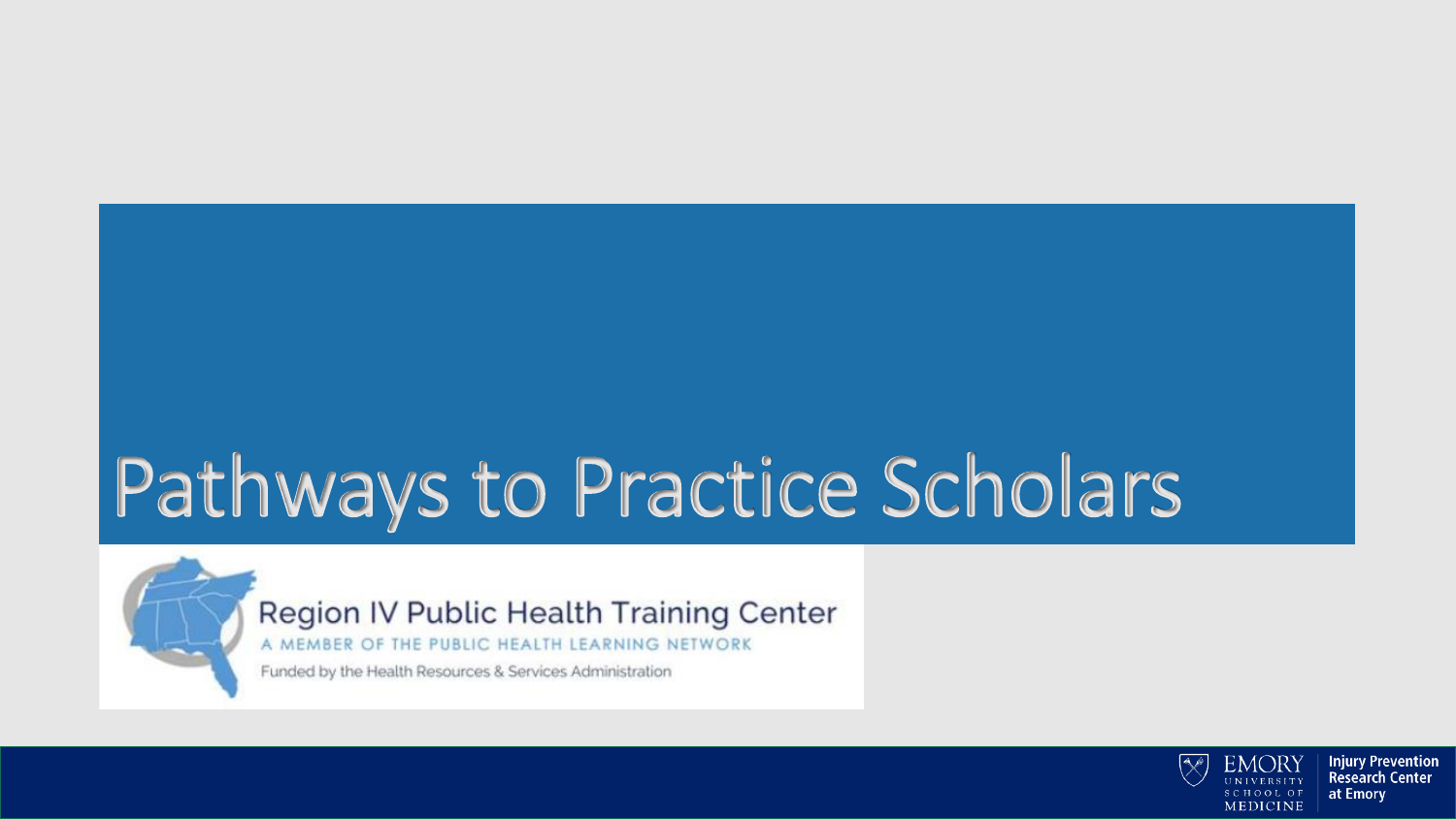### Summer 2022 Region IV Public Health Training Center Field Placement - Pathways to Practice Scholars

| <b>Application Information</b>                                                                                                                                                                               | <b>Qualifications</b>                                                                                                                                                                                                                                                                                                                                                                                                  |
|--------------------------------------------------------------------------------------------------------------------------------------------------------------------------------------------------------------|------------------------------------------------------------------------------------------------------------------------------------------------------------------------------------------------------------------------------------------------------------------------------------------------------------------------------------------------------------------------------------------------------------------------|
| • Preventing Adverse Childhood Experiences:<br>Data to Action (PACE: D2A)<br>■ Starting May 2022<br>• Approximately 20 hours/week for 10 weeks<br>Award: $$3,500$<br>" Visit website for additional details. | $\checkmark$ Ability to review and synthesize data, with<br>guidance from IPRCE mentor and staff, to create<br>fact sheets for a community audience.<br>$\checkmark$ Use health communications best practices to<br>inform the development of program materials and<br>reports.<br>$\checkmark$ Strong writing skills.<br>✔ Strong skills in creating visual aids, such as fact sheets, web page layouts, and reports. |